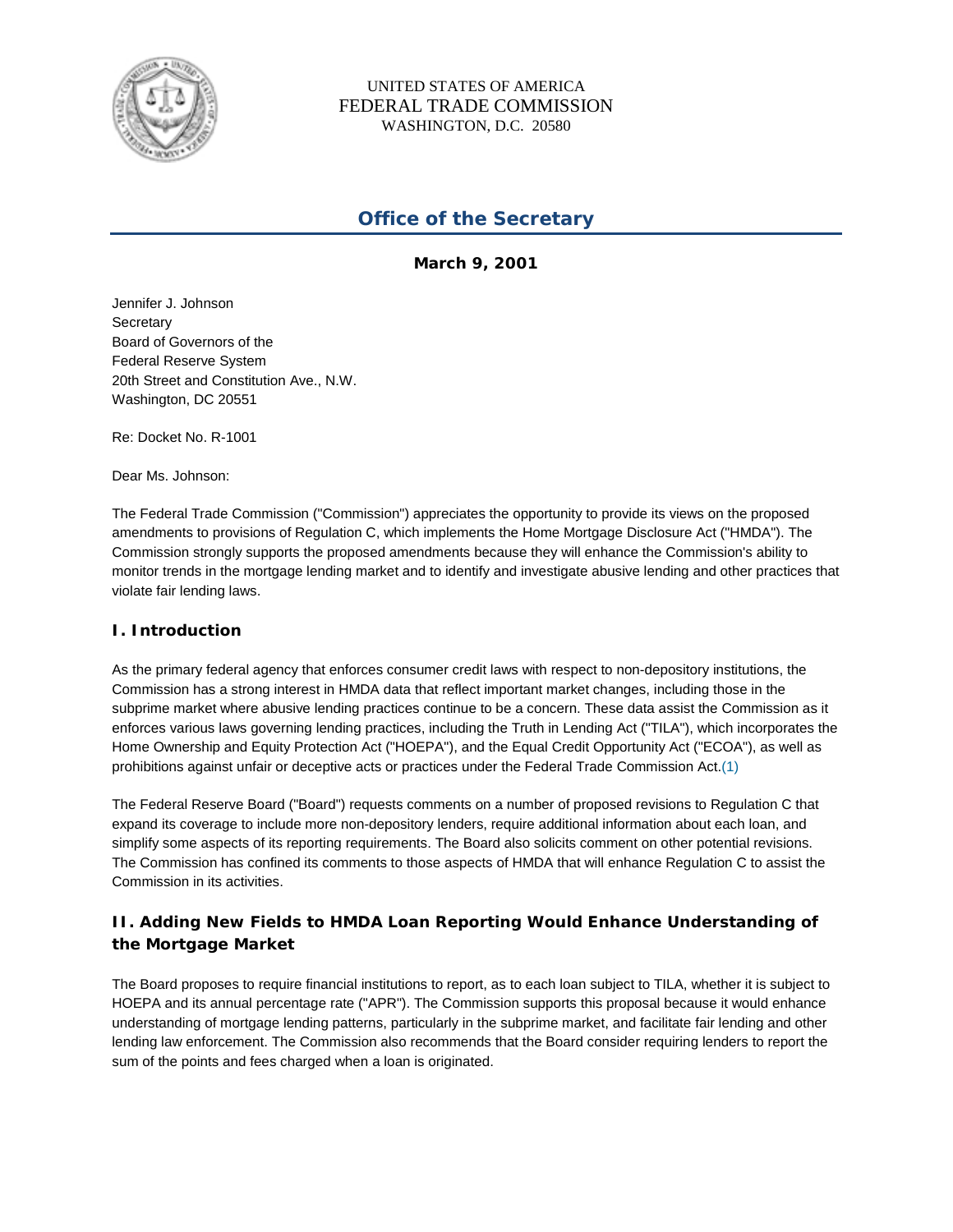The addition of HMDA reporting fields for HOEPA status, APR, and points and fees should not present a significant additional burden to financial institutions. In order to comply with TILA, HOEPA and Regulation Z, a lender originating a loan already must determine the loan's APR, points and fees, and whether it is subject to HOEPA. The small additional cost associated with reporting this currently available information would be far outweighed by the benefits of enhanced law enforcement and increased understanding of the subprime market.

### A. HOEPA Status

The Commission has actively pursued enforcement of HOEPA and has a strong interest in enhancing such efforts. In March 2000, the Commission, in conjunction with the United States Department of Justice ("DOJ") and the Department of Housing and Urban Development ("HUD"), announced a settlement with Delta Funding Corporation, a national subprime mortgage lender. In addition to the allegations brought by DOJ and HUD, the Commission alleged that Delta had engaged in a pattern or practice of asset-based lending in violation of HOEPA. In July 1999, as part of "Operation Home Inequity," the Commission settled actions against seven subprime mortgage lenders for violations of HOEPA, the TILA, and Section 5 of

the FTC Act.(2) More recently, on July 18, 2000, the Commission settled an additional action of this type against a Washington State lender, Nu West, Inc.(3)

While HMDA provides certain key data on the mortgage market, loans subject to HOEPA currently are not identifiable with HMDA data (or any other publicly available information). If lenders were required to report the HOEPA status of a loan, enforcement agencies would be able to enforce HOEPA's provisions more efficiently. This crucial information also would enable legislators, consumers, lenders, and federal and state enforcement agencies to evaluate HOEPA's reach.(4)

### B. Annual Percentage Rate

The addition of the APR field also is very important. Regulation C's provisions evidence a concern about loan denials. With the emergence of risk-based pricing, the issue of concern increasingly is not whether a borrower obtained a mortgage loan but rather what the borrower paid for that loan (and the loan's other terms and conditions).(5) Accordingly, the availability of APR data would significantly enhance fair lending enforcement, as well as investigations of predatory lending. As with previously available HMDA data on whether an application was denied, differences in APR alone would not be sufficient to prove fair lending law violations. Rather, it would assist in targeting cases for law enforcement purposes and would facilitate examinations and investigations by ensuring that price data are readily available for review. In addition, there is no consistent designation available to identify subprime loans or lenders. Including APR in the required fields, as well as HOEPA status, would greatly assist in understanding the nature of the high-cost mortgage market.

#### C. Points and Fees

In addition to requiring information on APR, the Commission recommends that the Board consider requiring lenders to report the sum of points and fees charged when a loan is originated. $(6)$  This would provide a more complete picture of the cost of a loan, and would further enhance fair lending and predatory lending enforcement.(7) Points and fees are often the main source of consumer injury from predatory lending, and the effects of these costs are only partially reflected in the APR. The definition of APR contemplates a borrower that pays off the loan over the full term, and therefore the effect of the points and fees on the APR is spread over the full term of the loan. Because the vast majority of borrowers refinance or pay off their loans much sooner than the full term, the APR understates the true impact of the points and fees on the cost of the loan. Requiring lenders to report the HOEPA status of loans would partially address this issue, but would not make it possible to identify high-fee loans that did not reach the HOEPA trigger. In order to simplify the process of complying with a fee-reporting requirement, the Commission recommends that lenders be required to report only those points and fees that, under TILA, are included in the APR calculation.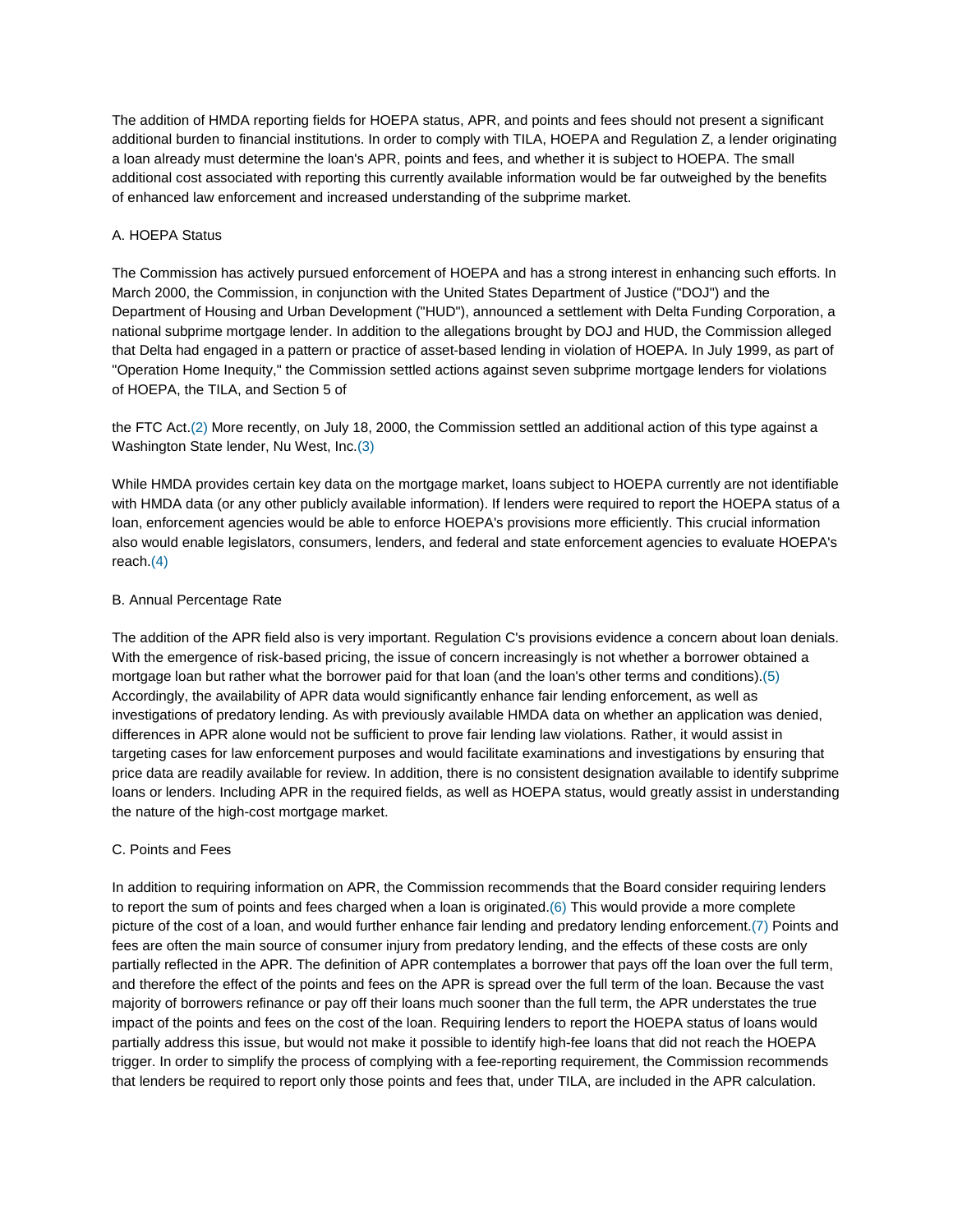Because lenders must already calculate these costs, requiring them to report the points and fees should not impose a significant additional burden.

# **III. Expanding Coverage to More Non-Depository Institutions Would Provide More Complete HMDA Data**

The Board proposes expanding the coverage of Regulation C to include non-depository institutions that originate at least \$50 million in home purchase loans or refinancings of home purchase loans. The Commission supports this proposal because the addition of this dollar-volume approach would make HMDA data more complete.

Currently, HMDA data provide an incomplete picture of mortgage lending nationwide because certain large lenders originating a significant volume of mortgage loans are not required to report.(8) Under Regulation C, lenders are required to report only if their dollar-volume of home purchase loans (or refinancings of home purchase loans) exceeds ten percent of their total loan originations.(9) Thus, there are lenders that originate a large volume of home mortgage loans, but who do not have to report because they have an even larger volume of other types of loans, such as personal or business loans. By expanding coverage with respect to these institutions, HMDA data would more fully reflect market trends by bringing these lenders under the same reporting regime as other mortgage lenders.

Expanded coverage would enhance understanding of the market and facilitate law enforcement by providing data on loans from a greater number of non-depository institutions. This is of particular interest to the Commission, as it is the primary regulatory agency with respect to non-depository financial institutions. This change also would be consistent with the Board's goal of achieving HMDA coverage for lenders significantly engaged "in the business" of mortgage lending. Although lenders newly covered under this change would incur the increased costs associated with reporting under HMDA, the dollar-volume threshold ensures that only sizeable lenders would be subject to this requirement.

# **IV. Revising the "Loan Purpose" Reporting System Would Simplify the Reporting Process While Expanding Coverage To Key Market Segments**

The Board proposes certain changes regarding how "loan purpose" is reported and solicits comment on other possible changes. Currently, loan purpose is reported as "home purchase," "home improvement," or "refinancing" (*i.e.*, a refinancing of a home purchase or home improvement loan). The definitions for these categories are complex, omit certain mortgage transactions, and lead to inconsistent data. The Board proposes revised definitions for "home improvement" and "refinancing" and solicits comment on a broader definition of "refinancing" than that which is proposed. The Board also solicits comment on changing the entire scheme for reporting "loan purpose." The revised approach would dispense with separate categories for refinancings and home improvement loans and instead would distinguish between home purchase and other mortgage loans (also designating first and second liens), as well as home equity lines of credit and unsecured home improvement loans.

The Commission encourages the full reorganization of "loan purpose" reporting because it would incorporate key segments of the mortgage market while simplifying the reporting process for lenders. If the Board does not adopt such extensive changes to the system of reporting "loan purpose," the Commission recommends that the Board adopt a broad definition of "refinancing" and simplify the definition of "home improvement loan."

#### A. New Categories for "Loan Purpose"

The Board solicits comment on changing the system for reporting "loan purpose" by creating the following categories: home purchase (distinguishing between first and second liens); other mortgage loans (distinguishing between first and second liens); home equity lines of credit ("HELOCS"); and unsecured home improvement loans. The Commission supports such a scheme. A primary advantage of this approach would be the ability to distinguish between first and second liens. Because second liens are higher risk than first liens and therefore generally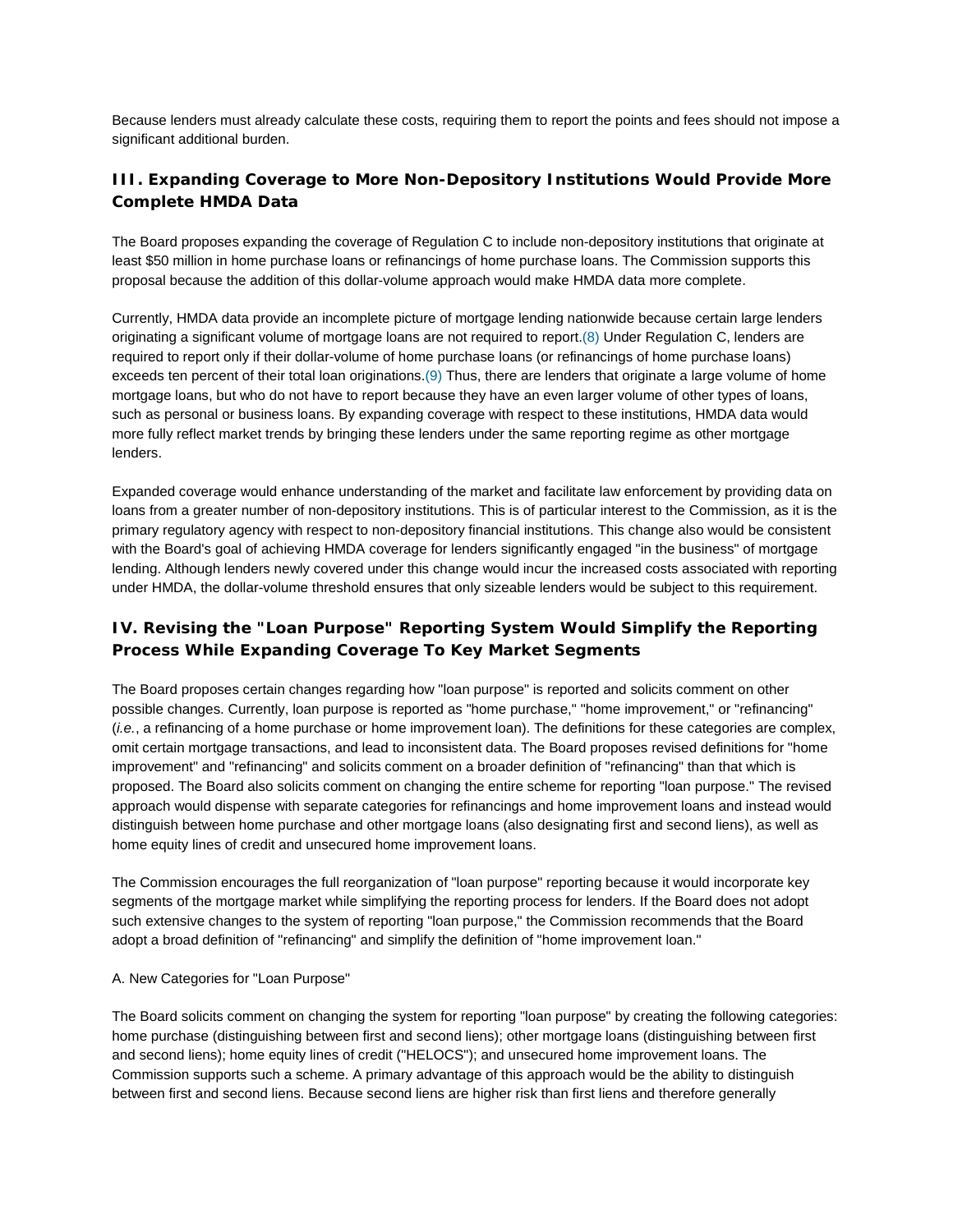command higher prices, data on lien position would be helpful in interpreting other loan information, such as APR. Such a scheme also would expand reporting to include data on home equity loans (primarily second liens) not made for home improvement purposes. Because interest on personal loans is no longer tax deductible, consumers increasingly use home equity loans for a variety of purposes. Thus, a potentially significant area of home mortgage lending is not being captured under the current set of "loan purpose" definitions. Further, these new loan purposes would potentially simplify reporting requirements for lenders by establishing categories that lenders likely already use for other purposes.

### B. Refinancings

There are currently four definitions of "refinancing" from which lenders can choose when reporting under HMDA. The Board proposes simplifying the definition of "refinancing" to include any new obligation satisfying and replacing an existing obligation by the same borrower, where both obligations are secured by a lien on a dwelling. The Board also solicits comment on whether the definition of refinancing should include refinancings of unsecured debt where the new loan is secured by a lien on a dwelling.

The extensive changes discussed in section IV.A. would render moot the issue of redefining "refinancing." If the Board does not adopt the extensive changes, the Commission recommends that the Board adopt the broad definition of "refinancing" that includes unsecured loans refinanced as secured loans (such as debt-consolidation loans). The adoption of a simple, uniform definition of "refinancing" would lead to more consistent, and therefore more useable, data. In addition, a definition that includes home equity loans that refinance existing unsecured debt is essential because of the expanding role of debt-consolidation loans in the mortgage market. The number of dwelling-secured loans for debt-consolidation purposes has grown significantly following changes in federal law with regard to the deductibility of interest on personal loans, and a rise in consumer credit card debt. The benefits of consistent data and a broader understanding of the mortgage industry would justify the modest additional burden on lenders imposed by this provision.

#### C. Home Improvement Loans

The Board proposes simplifying the definition of "home improvement" loan to include loans where any proceeds went toward home improvements or improvements to real property. If the Board does not adopt the extensive changes to the system of reporting "loan purpose" discussed in section IV.A, the Commission supports this change because it would provide more consistent data. Because a lender would be permitted to rely on a borrower's statement about the purpose of a loan (e.g., a "loan purpose" checkbox on a loan application), this approach would not greatly increase the cost of HMDA compliance.

# **V. Adding Preapproval Requests to HMDA Reporting Would Provide Data That Better Reflect Mortgage Market Activity**

The Board proposes to cover certain requests for the preapproval of home purchase loans. Currently, lenders are not required to report preapprovals, although originations that result from preapprovals are reported. The proposed category of preapprovals to be reported under HMDA would track the Board's proposed revisions to the definition of "application" under Regulation B (64 Fed. Reg. 44582, Aug. 16, 1999). Thus, lenders would be required to report requests for preapproval made under procedures in which a creditor issues creditworthy persons a written commitment to extend credit that may be limited in three ways: (1) The lender specifies the maximum amount of credit that it commits to extend; (2) the lender specifies the period of time during which the commitment remains valid; and (3) the commitment may be subject to conditions.

The Commission supports this proposal because the proposed definition of "preapproval" would capture only highlystructured preapprovals - those that look like mortgage applications. This change would bring Regulation C further in line with HMDA's statutory language, which requires that lenders report "loan applications." It also would incorporate a growing segment of the market and thus expand fair lending enforcement capabilities. As the Board notes, and the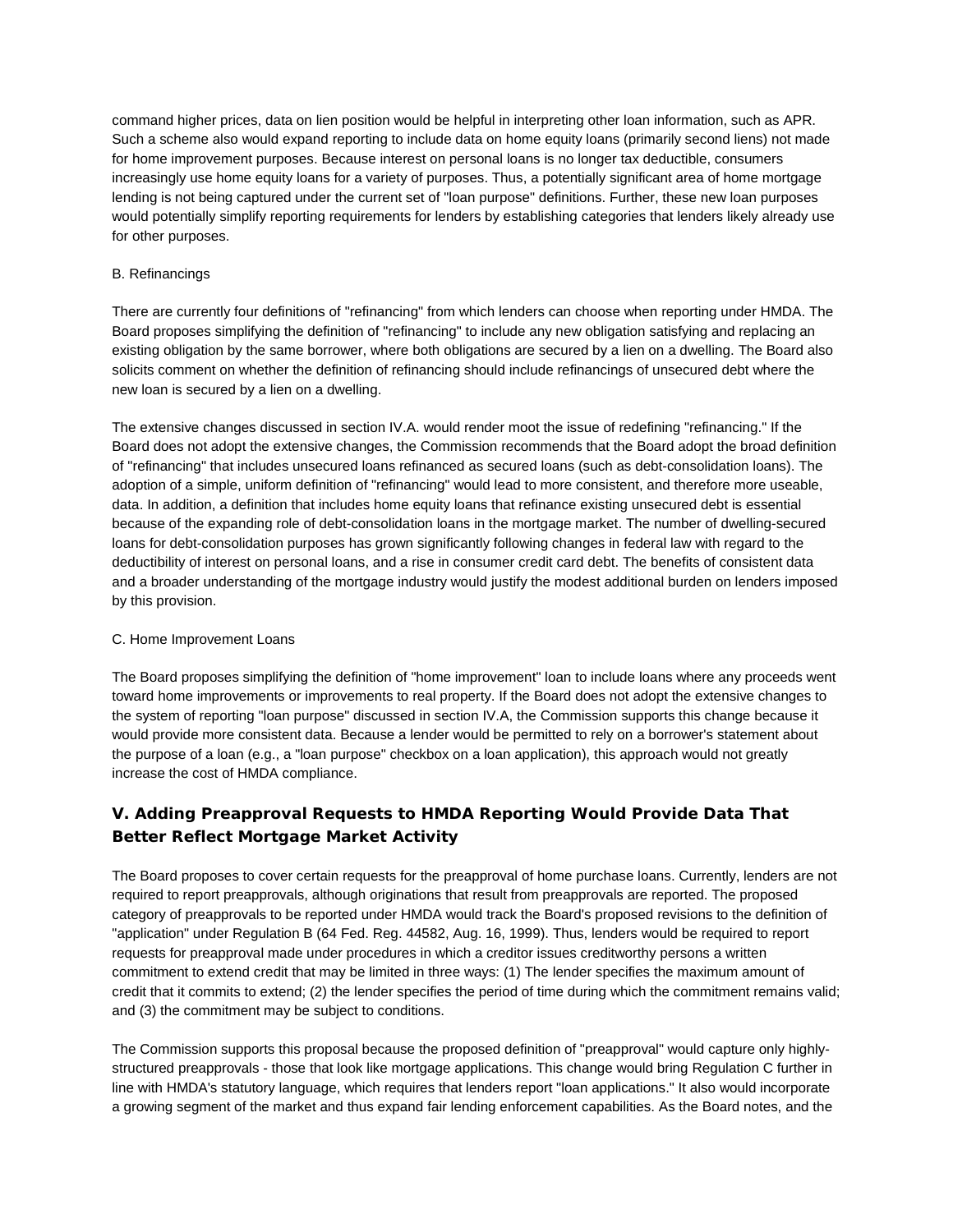Commission's experience confirms, preapprovals are becoming an increasingly prevalent practice. Further, defining preapprovals under Regulation C and Regulation B in a similar fashion would enhance efficiency in lender compliance and law enforcement. While the addition of a new category of loan applications to HMDA's reporting requirements would add some additional cost to compliance, these transactions are integral to the mortgage process and should be included.(10)

### **VI. Reporting HELOCS Would Expand Reporting On Home Improvement Loans**

The Board proposes requiring lenders to report as a separate category home equity lines of credit ("HELOCS") open-end credit secured by a lien on a dwelling. The Commission supports this proposal. These transactions, which currently are optional to report, are an important way for consumers to borrow against their home equity. Reporting them therefore is essential to understanding the mortgage market. In addition, HELOCS are often used for home improvements and HMDA, since its enactment, has required the collection of information about home improvement loans.

## **VII. Reporting Loan Denial Reasons Would Enhance Fair Lending Law Enforcement**

The Board solicits comment on whether to require reporting of reasons that a loan application was denied. The Commission supports mandatory reporting of loan denial reasons.(11) Currently, such reporting is voluntary. By making such reporting mandatory, more complete information would be available regarding borrowers' access to credit. This would facilitate the identification of potential discrimination. Notwithstanding the rise in risk-based pricing, significant numbers of borrowers still are denied loans every year. Because under the ECOA a lender must provide, or be prepared to provide, a borrower with reasons for denial, this requirement would create only a marginal additional burden on lenders by adding a reporting component. Moreover, because voluntary reporting of denial reasons among nondepository institutions is significantly lower than among depository institutions, instituting a reporting requirement would provide equal access to such information for both types of institutions.

### **VIII. Conclusion**

The Commission appreciates your consideration of these views. If any other information would be useful regarding these matters, please contact Joel Winston, Acting Associate Director, Division of Financial Practices at (202) 326- 3224.

By direction of the Commission.

Donald S. Clark **Secretary** 

Endnotes:

1. The Commission's actions in the mortgage lending area have included the following: FTC v. First Alliance Mortgage Co., Civ. Action No. SA-CV-00-964 (C.D. Calif. filed Oct. 3, 2000) (complaint); United States v. Delta Funding Corp., Civ. Action No. 00 1982 (E.D.N.Y. filed Apr. 2000) (consent decree); FTC v. Fleet Fin., C3899 (FTC Oct. 5, 1999) (consent decree); FTC v. Capital City Mortgage Corp., Civ. Action No. 1:98-CV-00237 (D.D.C. filed Jan. 29, 1998) (complaint).

2. The HOEPA violations alleged included failure to provide required disclosures, asset-based lending, and use of prohibited terms (such as balloon payments on loans with less than five-year terms, increased interest rates after default, and prohibited prepayment penalties). The settlement agreements provide for substantial remedies and protections for past and future borrowers, including consumer redress totaling \$572,500, and, in the case of one lender, a ban against any future involvement with high-cost loans secured by consumers' homes.